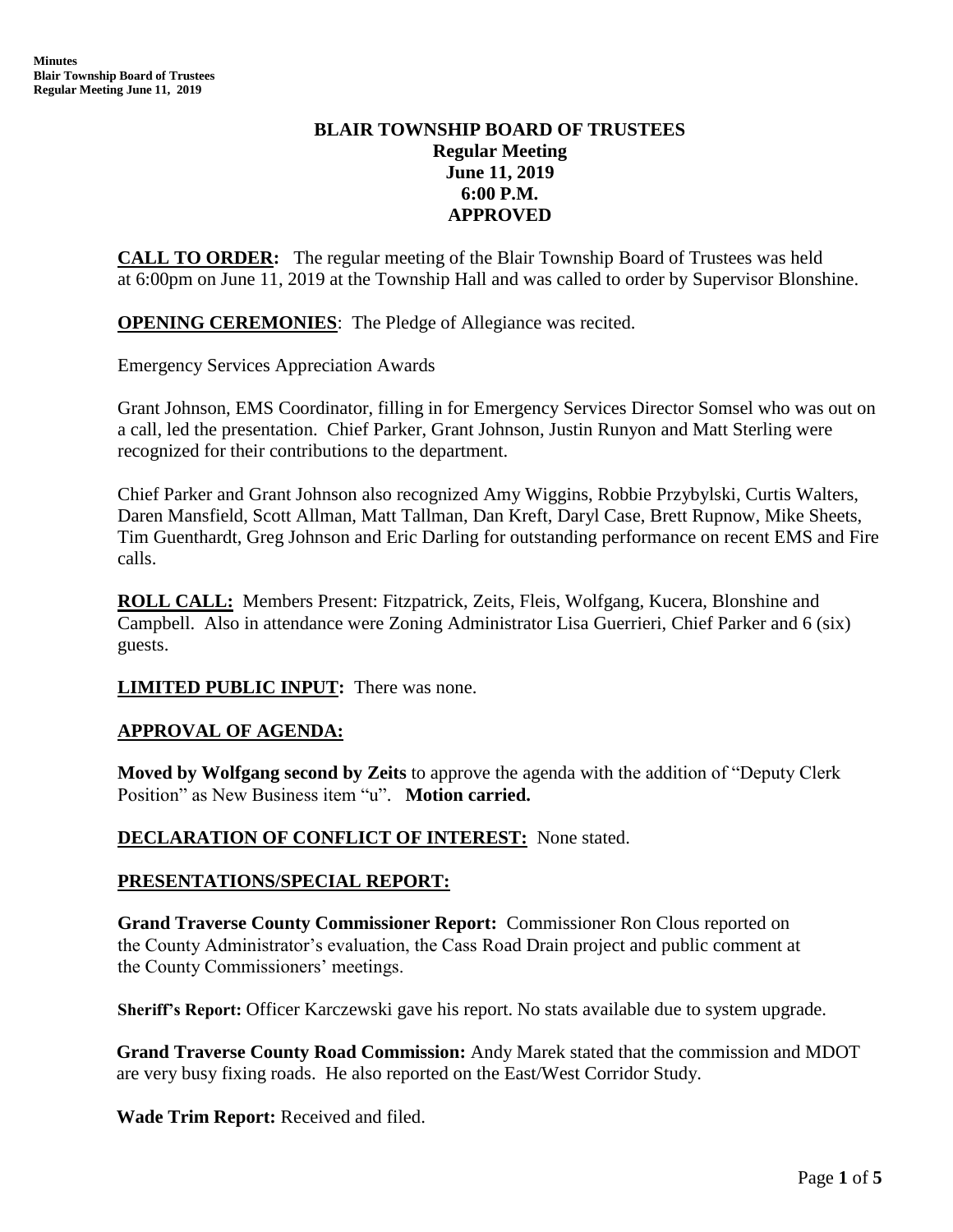**Operation Services:** Supervisor Blonshine thanked operators Patrick Gallagher and Ryan Beaudry for all their hard work learning how to operate the Iron Removal Plant.

 **Treasurer Report:** Board member Campbell gave her report.

## **ANNOUNCEMENTS/CORRESPONDENCE:**

Garfield Township's Letter of Intent to Amend their Master Plan

Thank you letter from Green Lake Township Emergency Services to Blair Township Emergency Services

Update from Board Member Kucera on Family Movie Night in the Park

## **CONSENT CALENDAR**

| <b>FUND</b>         | <b>CHECK NUMBERS</b> | <b>TOTALS</b> |            | <b>REPORT</b>                    |
|---------------------|----------------------|---------------|------------|----------------------------------|
|                     |                      |               |            |                                  |
| Pooled Operating    | #2794-2886           |               | 153,399.39 | <b>Emergency Services Report</b> |
| Trust & Agency Fund | #1037-1044           |               | 24,967.50  | Water Dept. Report               |
| Tax Account         |                      |               | 0.00       | Supervisor/Zoning Report         |
| Payroll Check/EFT   | #1353-1365           |               | 41.102.81  | Minutes May 14, 2019             |
| Direct Deposits     |                      |               | 62.727.18  | <b>Regular Meeting</b>           |

Chief Parker asked that the Emergency Services report be removed for an update on the new fire truck.

**Moved by Fitzpatrick second by Fleis** to approve the consent calendar with the exception of the Emergency Services report. **Motion carried.** 

Chief Parker reported that the new truck is in South Dakota currently and the final inspections will take place at the end of the month. The truck will arrive here sometime in July and staff will be trained at the end of July.

**Moved by Wolfgang second by Fitzpatrick** to approve the Emergency Services report. **Motion carried.**

## **UNFINSHED BUSINESS:**

There was none.

## **NEW BUSINESS:**

### **a. Resolution #2019-09 to Adopt the Blair Township Master Plan**

Board member Wolfgang stated that this should have been done at the time the board adopted the Master Plan but wasn't.

**Moved by Fitzpatrick second by Fleis** to adopt Resolution #2019-09 Adoption of the Blair Township Master Plan. **Yes:** Zeits, Fleis, Wolfgang, Kucera, Blonshine, Campbell and Fitzpatrick. **No:** None. **Motion carried.**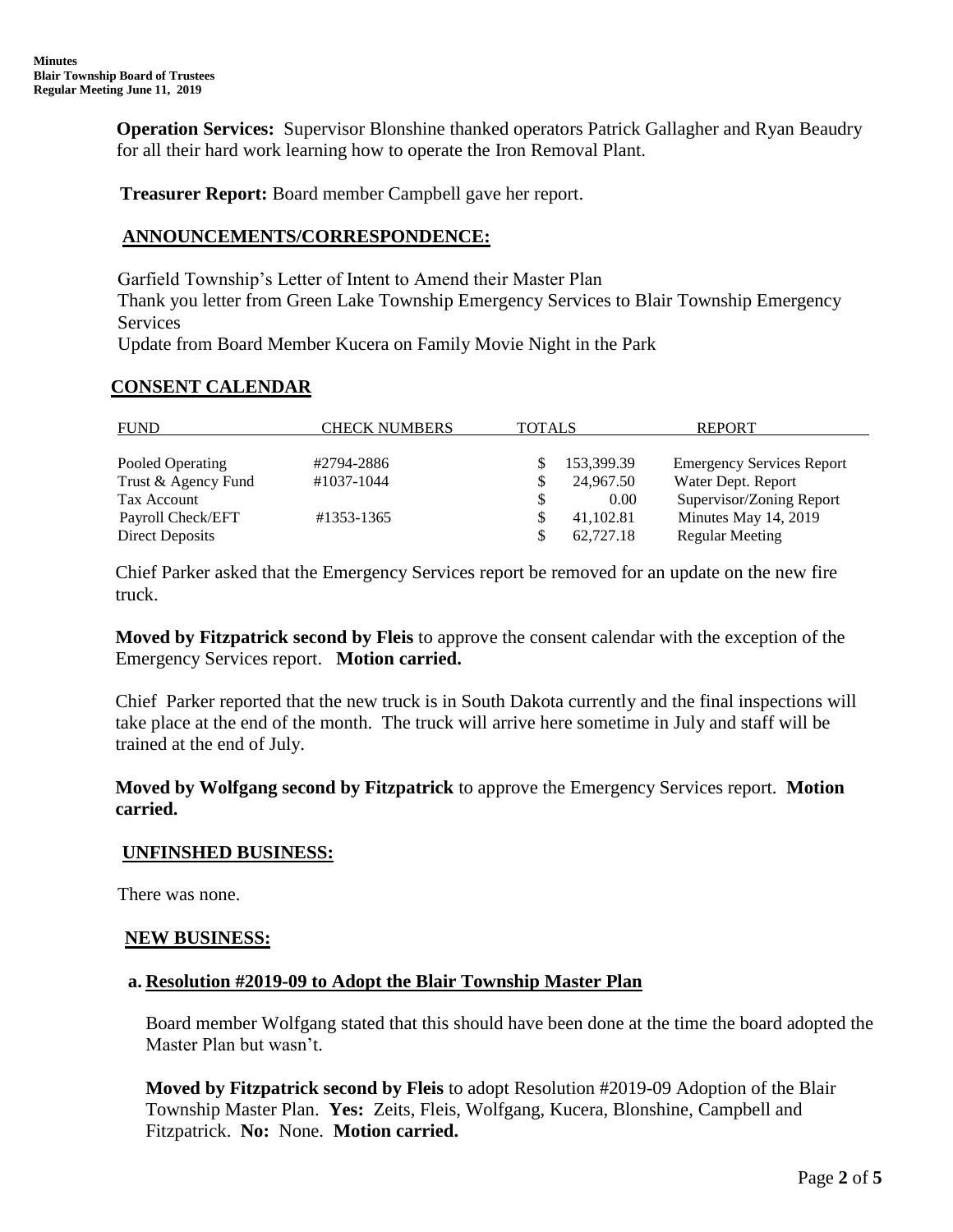## **b.Resolution #2019-10 to Set Supervisor's Salary FY2019/2020**

**Moved by Fitzpatrick second by Wolfgang** to adopt Resolution #2019-10 setting the Supervisor's salary for FY2019/2020 at \$60,000.00**. Yes:** Fleis, Wolfgang, Kucera, Blonshine, Campbell, Fitzpatrick and Zeits. **No:** None. **Motion carried**.

## **c. Resolution #2019-11 to Set Clerk's Salary FY2019/2020**

**Moved by Kucera second by Fitzpatrick** to adopt Resolution #2019-11 setting the Clerk's salary for FY2019/2020 at \$58,000.00. **Yes:** Wolfgang, Kucera, Blonshine, Campbell, Fitzpatrick, Zeits and Fleis. **No:** None. **Motion carried.**

## **d. Resolution #2019-12 to Set Treasurer's Salary FY2019/2020**

**Moved by Fleis second by Zeits** to adopt Resolution #2019-12 setting the Treasurer's salary for FY2019/2020 at \$56,000.00. **Yes:** Kucera, Blonshine, Campbell, Fitzpatrick, Zeits, Fleis and Wolfgang. **No:** None. **Motion carried.**

# **e. Resolution #2019-13 to Set 1st Trustee's Salary FY2019/2020**

**Moved by Fitzpatrick second by Wolfgang** to adopt Resolution #2019-13 setting the 1<sup>st</sup> Trustee's salary for FY2019/2020 at \$7,560.00. **Yes:** Blonshine, Campbell, Fitzpatrick, Zeits, Fleis, Wolfgang and Kucera. **No:** None. **Motion carried**.

# **f. Resolution #2019-14 to Set the 2nd Trustee's Salary FY2019/2020**

**Moved by Kucera second by Fleis** to adopt Resolution #2019-14 setting the 2<sup>nd</sup> Trustee's salary for FY2019/2020 at \$7,560.00. **Yes:** Campbell, Fitzpatrick, Zeits, Fleis, Wolfgang, Kucera and Blonshine. **No:** None. **Motion carried**.

# **g. Resolution #2019-15 to Set the 3rd Trustee's Salary FY2019/2020**

**Moved by Fleis second by Zeits** to adopt Resolution #2019-15 to set the 3<sup>rd</sup> Trustee's salary for FY2019/2020 at \$7,560.00. **Yes:** Fitzpatrick, Zeits, Fleis, Wolfgang, Kucera, Blonshine, and Campbell. **No:** None. **Motion carried.**

# **h. Resolution #2019-16 to Set the 4th Trustee's Salary FY2019/2020**

**Moved by Fitzpatrick second by Wolfgang** to adopt Resolution #2019-16 setting the 4<sup>th</sup> Trustee's salary for FY2019/2020 at \$7,560.00. **Yes:** Zeits, Fleis, Wolfgang, Kucera, Blonshine, Campbell and Fitzpatrick. **No:** None. **Motion carried.**

## **i. Resolution #2019-17 to Set Employees' Wages**

**Moved by Kucera second by Fitzpatrick** to adopt Resolution #2019-17 setting Employees' Wages for FY2019/2020. **Yes:** Fleis, Wolfgang, Kucera, Blonshine, Campbell, Fitzpatrick and Zeits. **No**: None. Motion carried.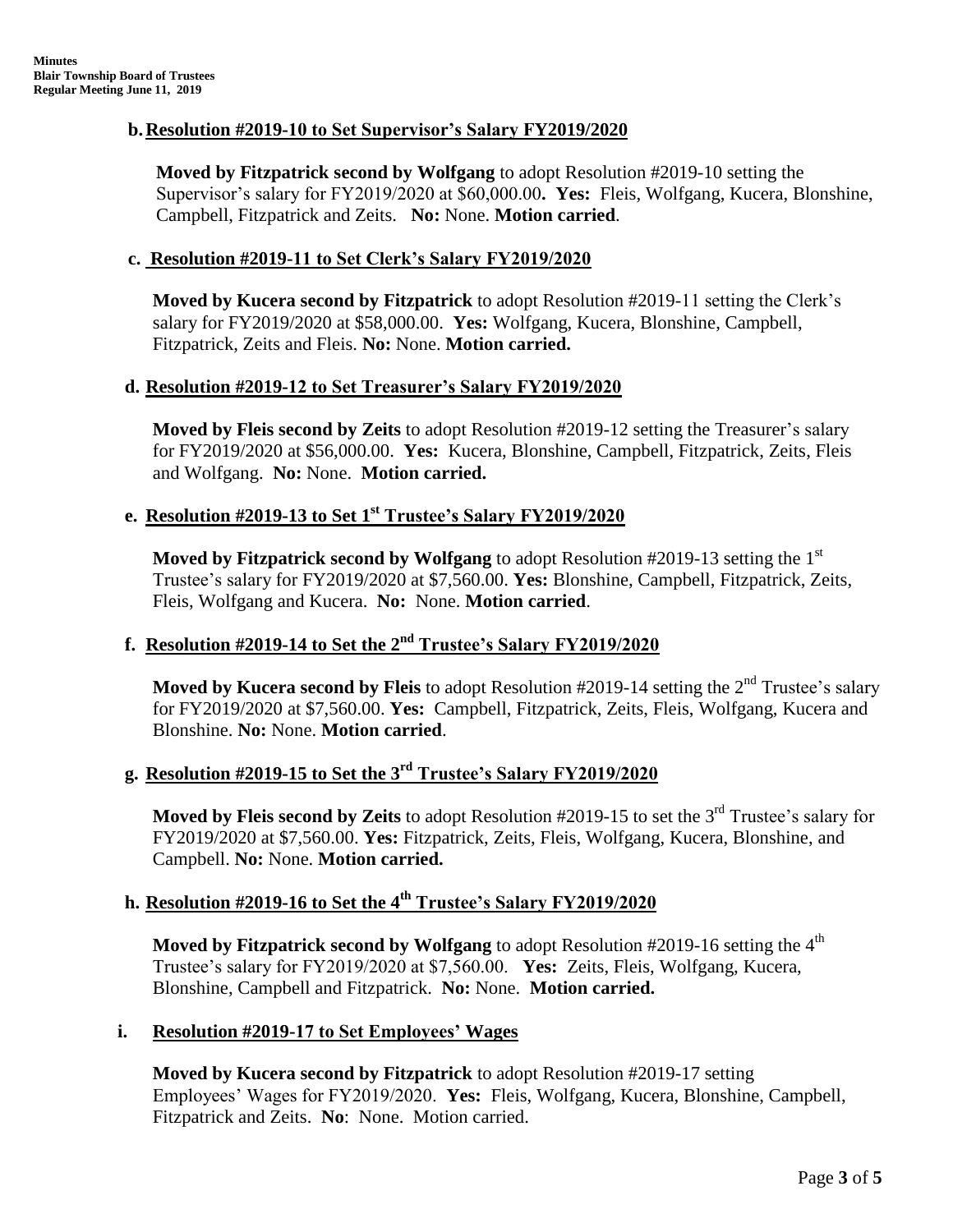## **j. Resolution #2019-18 to Set Bank Depositories FY2019/2020**

**Moved by Fitzpatrick second by Fleis** to adopt Resolution #2019-18 setting the bank depositories for FY2019/2020. **Yes:** Wolfgang, Kucera, Blonshine, Campbell, Fitzpatrick, Zeits and Fleis. **No:** None. **Motion carried**.

## **k. Resolution #2019-19 General Appropriations Act – FY2019/2020 General Fund (.8135 mills levied) EMS Fund (1.4793 mills levied) and Fire Fund (2.5 mills levied)**

**Moved by Kucera second by Fitzpatrick** to adopt Resolution #2019-19 General Appropriations Act, General Fund, EMS Fund and Fire Fund. **Yes:** Kucera, Blonshine, Campbell, Fitzpatrick, Zeits, Fleis and Wolfgang. **No:** None. **Motion carried**.

## **l. Resolution #2019-20 to Set Cemetery Fees and Pricing**

**Moved by Fleis second by Zeits** to adopt Resolution #2019-20 to set cemetery fees and pricing. **Yes:** Blonshine, Campbell, Fitzpatrick, Zeits, Fleis, Wolfgang and Kucera. **No:** None. **Motion carried.**

### **m. Resolution #2019-21 FY2019/2020 Meeting Schedule**

**Moved by Kucera second by Wolfgang** to adopt Resolution #2019-21 FY2019/2020 Meeting Schedule. **Yes:** Campbell, Fitzpatrick, Zeits, Fleis, Wolfgang, Kucera and Blonshine. **No:** None. **Motion carried.**

## **n**. **FY2019/2020 Schedule of Fees**

**Moved by Wolfgang second by Fitzpatrick** to approve the Schedule of Fees for FY2019/2020. **Motion carried.**

## **o. FY2019/2020 Holiday Schedule**

**Moved by Fitzpatrick second by Zeits** to approve the FY2019/2020 Holiday Schedule with the addition of one (1) floating holiday. **Motion carried.**

## **p. Liquor Law Budget FY2019/2020**

 **Moved by Fitzpatrick second by Zeits** to adopt the FY2019/2020 Liquor Law Budget. **Yes:** Fitzpatrick, Zeits, Fleis, Wolfgang, Kucera, Blonshine and Campbell. **No**: None. **Motion carried.**

## **q. Silver Lake Milfoil FY2019/2020**

 **Moved by Kucera second by Wolfgang** to adopt the FY2019/2020 Milfoil Budget. **Yes:** Zeits, Fleis, Wolfgang, Kucera, Blonshine, Campbell and Fitzpatrick. **No**: None. **Motion carried.**